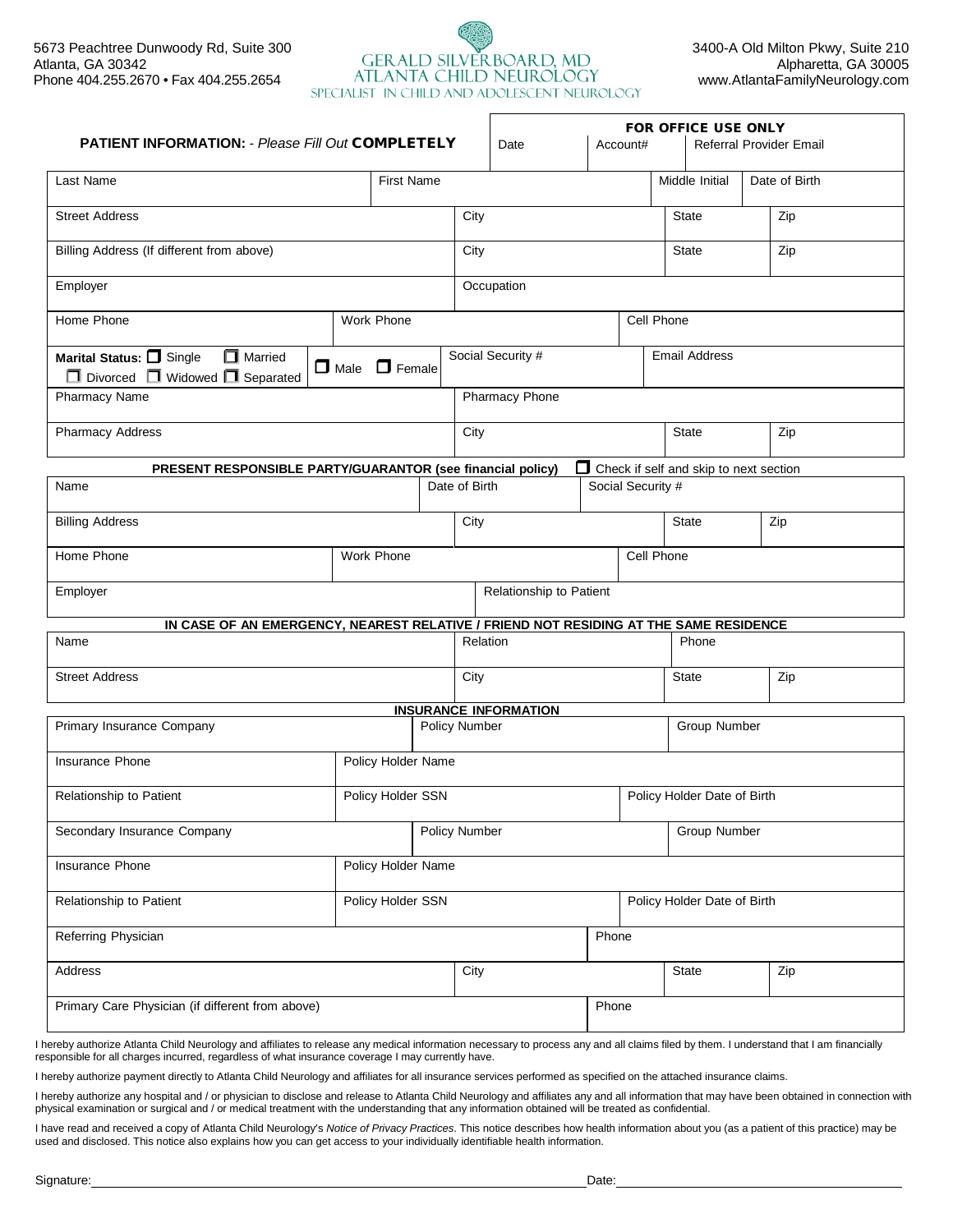

### **FINANCIAL POLICY**

Thank you for choosing Atlanta Child Neurology as your health care provider. We are committed to the successful treatment of your condition. Payment of your bill is considered part of your treatment and a clear understanding of our financial policy is important to our professional relationship. *It is your responsibility to keep us informed of any insurance carrier changes before your appointment date and to make any necessary payments at the time of service or you may be asked to reschedule your appointment.*

#### **Co-pays**

The patient is expected to present the insurance card and a form of identification at each visit. All co-payments, co-insurances, deductibles and past due balances are due at the time of check-in unless previous arrangements have been made with the Financial Department. Absolutely no post-dated checks will be accepted. Although we estimate what your insurance company may pay as well as estimate your patient liability, it is the insurance company that makes the final determination of your eligibility and benefits. Any other balances deemed the patient responsibility by your insurance company after the processing of your claim will be billed to you. *Payment is due within 30 days of receipt of the bill.*

#### **Returned Checks**

The Bank Fee for a returned check is \$50 payable by cash or money order. This will be applied to your account in addition to the insufficient funds amount. Please make immediate financial arrangements prior to your appointment, if there is a possibility of insufficient funds. You may be placed on a cash only basis following any returned check.

#### **Coordination of Benefits (COB)**

COB is a provision used to establish the order in which health insurance plans pay claims when more than one plan exists. In order to properly bill your insurance company, we require that you disclose all insurance information including primary and secondary insurance. It is imperative to keep both your insurance company and your physician updated on any COB changes. Failure to report any changes to us or to your insurance carrier may result in a re-filling fee of \$25 or may result in patient responsibility for the entire bill.

#### **Insurance Claims**

Insurance is a contract between you and your insurance company. In most cases, we are NOT a party of this contract. We will bill your insurance company as a courtesy to you. We are members of most insurance plans but not all of them and we are required per our agreement with insurance carriers to collect all patient's cost share, deductibles, co-pays and coinsurances. We are not allowed to write them off. You are responsible for verifying what your insurance plan will cover and that we are providers for your plan. Should your insurance fail to pay for any reason, you are responsible for the balance. We make every attempt to know the specifications of your policy, however, it is ultimately your responsibility to understand your insurance policy. Atlanta Child Neurology expects you to be interactive and responsible for communicating with your insurance carrier on any open claims. We will transfer liability of the claim to you if your insurance does not pay properly within 45 days.

#### **Outstanding Balance Policy**

It is our policy that all past due accounts be sent two statements. If payment is not made on the account, a single phone call will be made to try to make payment arrangements. If no resolution can be made, the account will be sent to the collection agency, or attorney, and possible discharge from the practice. In the event an account is turned over for collections, the person financially responsible for the account will be responsible for all collections cost including attorney fees and court costs. If you are over 18 years of age and receiving treatment, you are ultimately responsible for payment of the service.

#### **Minors**

The parent(s) or guardian(s) present in the office and signing this financial policy and/or the release to treat is the guarantor, and therefore responsible for full payments and billing statements.

#### **Refund Policy**

It is the guarantor's responsibility to initiate a written request for a refund on an overpayment. Refunds are only released to the guarantor on the account or the issuant of the payment in excess. Before an overpayment check can be issued, all open claims must be closed. Please allow at least 30 days for processing and the issuance of a refund check.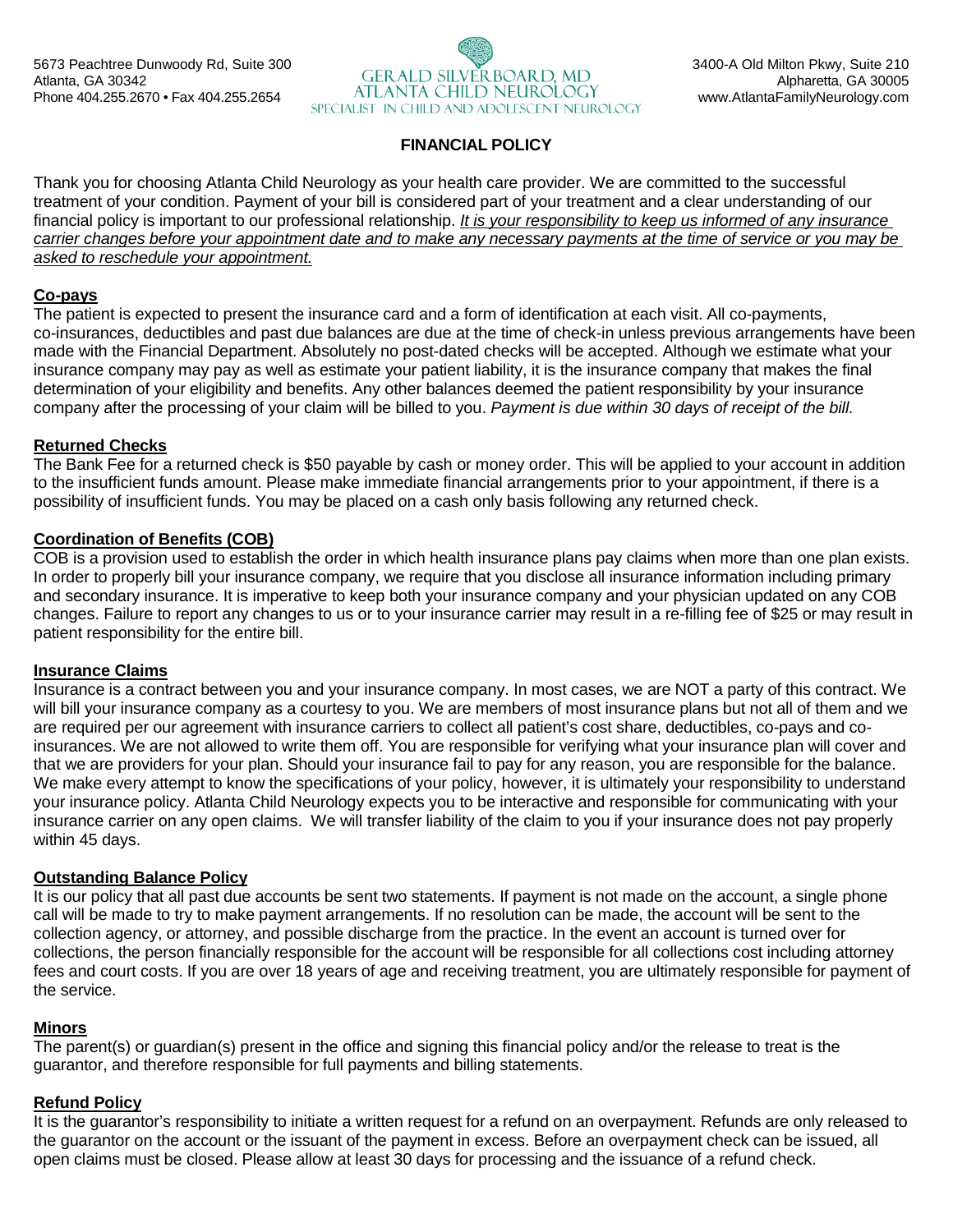### **Referrals**

Most insurance plans require a referral from your primary care physician or pediatrician to see a specialist. If your plan requires a referral, it is your responsibility to obtain the referral and make sure we are in receipt of it two business days before your appointmen.t. If not, your appointment may be rescheduled.

## **Appointments & Cancellations**

If you miss your appointment and did not cancel your appointment at least 24 hours before the appointment time, you may be charged a \$50.00 Cancellation/No-show fee. In order to provide continuity of care and to best assess effectiveness of medications, follow-up visits are typically required for prescription refills. Consequently, keep your designated follow-up appointments in order to avoid running out of medications. For a routine prescription refill, please contact your pharmacy, and, if necessary, the pharmacist will call our office. For other requests, please note that prescriptions and refills for medications are issued weekdays during office hours. Prescription refills must be requested before 3:00 PM Monday – Thursday and before 12:00 noon on Fridays. Otherwise, the request will be fulfilled on the following business day. No narcotics will be filled on weekends. Please have your prescription and pharmacy phone number available when requesting refills.

#### **Administrative Services**

Our goal is to provide the best medical care possible in a supportive and caring environment. However, some of our services are not covered by insurance. To continue these essential services we have developed a fee schedule which represents the cost of each service to our office. As a courtesy to our valued patients, we offer an optional umbrella benefit which covers all services for a single fee of \$97.00, due at the time of your first visit and then annually. If you do not wish to pay the annual fee before requiring any of the listed services, you will be charged for administrative services individually as you request them. **You cannot pay the annual Administrative Services Fee at the time you request one of these services.**

#### *Form Completion:*

- Disability forms ‐ \$75.00
- Letter of Medical Necessity ‐ \$35.00
- Life insurance forms ‐ \$75.00
- School and work excuse/absence forms:
- Family Medical Leave Act (FMLA) forms ‐ \$50.00
- Free when requested at the time of your appointment.
- After leaving our office, a \$10.00 fee may be assessed.

#### *Medical Records:*

- Copy of medical records ‐ \$35.00 minimum. If record is in excess of 25 pages, additional fees may be required.
- Other Reports: extra claims, statements, payment histories, etc. (generally used for flex benefit plans and/or yearly tax needs) ‐ \$20.00
- Requests must be submitted in writing and received in our office **one business week** prior to the date that records are needed.
- When records are sent to healthcare providers you have been referred FROM or TO, no fees are assessed.

#### *Other administrative services not covered under your insurance plan: Fee determined at time of request.*

*<sup>I</sup> wish to pay the annual Administrative Services Fee of \$97.00 at this time.*



 *<sup>I</sup> choose NOT to pay the annual Administrative Services Fee. I understand that I will pay for the services listed above as I request them.*

I, state of this controller problems in hereby acknowledge I have read and fully understand the financial policy of this office. I also understand that my signature authorizes employees and physicians of ATLANTA CHILD NEUROLOGY, PC to provide treatment to me. My original signature shall be valid as the Release, Assignment and responsibility for my insurance company including MEDIGAP for the purpose of billing.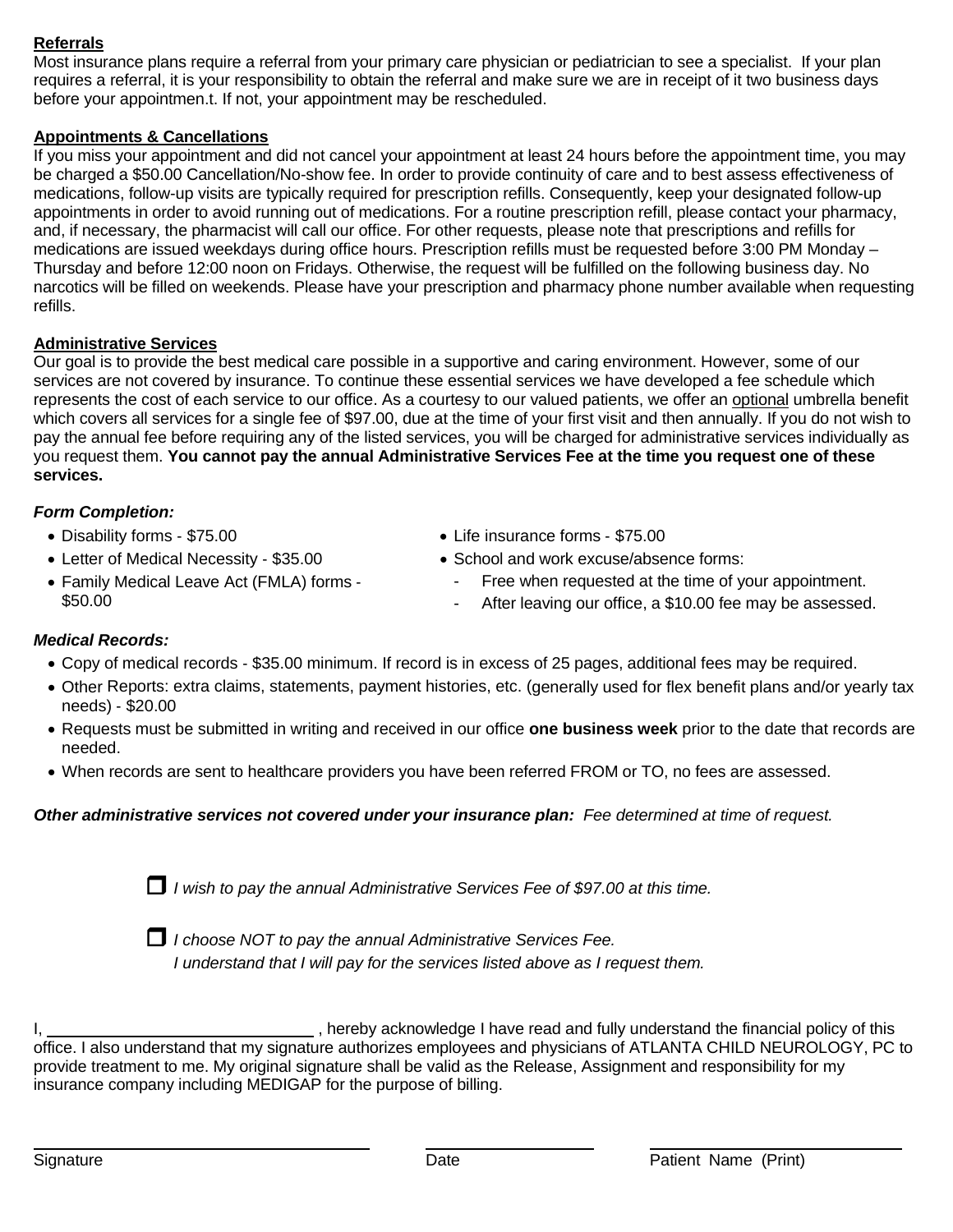

# **HIPAA Notice of Privacy Practices**

This notice describes how medical information about you may be used and disclosed, and how you can gain access to this information. **Please review it carefully.**

Protected Health Information (PHI), about you, is maintained as a written and/or electronic record of your contacts or visits for healthcare services with Atlanta Family Neurology. Specifically, PHI is information about you, including demographic information (i.e., name, address, phone, etc.), that may identify you and relates to your past, present or future physical or mental health condition and related healthcare services.

Atlanta Family Neurology is required to follow specific rules on maintaining the confidentiality of your PHI, using your information, and disclosing or sharing this information with other healthcare professionals involved in your care and treatment. This Notice describes your rights to access and control your PHI. It also describes how we follow applicable rules and use and disclose your PHI to provide your treatment, obtain payment for services you receive, manage our healthcare operations and for other purposes that are permitted or required by law.

Our practice is now participating in the Emory Health Information Exchange (HIE). When it comes to your healthcare, it is important for all members of your care delivery team to have details about your current and past medical information. This is why Emory Healthcare has made it easy for you to get this information to your providers through the HIE, an electronic network that allows approved providers within the Emory HIE network to securely share and view your health information. For more information, visit emoryhealthcare.org/ehealthexchange

#### *Your Health Information Rights*

**Inspect and Copy:** You have the right to inspect and copy the protected health information that we maintain about you in our designated record set for as long as we maintain that information. This designated record set includes your medical and billing records, as well as any other records we use for making any decision about you. Any psychotherapy notes that may have been included in records we received about you are not available for your inspection or copying by law. We may charge you a fee for the costs of copying, mailing, or other supplies used in fulfilling your request.

If you wish to inspect or copy your medical information, you must submit your request in writing to our practice manager. You may mail in your request, or bring it to our office. We will have 30 days to respond to your request for information that we maintain at our practice site. If the information is stored off-site, we are allowed up to 60 days to respond but must inform you of this delay.

*Request Amendment:* You have the right to request that we amend your medical information if you feel that it is incomplete or inaccurate. You must make this request in writing to our practice manager, stating exactly what information is incomplete or inaccurate and the reasoning that supports your request. We will respond in writing within 60 days of your request.

We are permitted to deny your request if it is not in writing or does not include a reason to support the request. We may also deny your request if:

- The information was not created by us, or the person who created it is no longer available to make the amendment;
- The information is not part of the record which you are permitted to inspect and copy:
- The information is not part of the designated record set kept by this practice; or if it is the opinion of the health care provider that the information is accurate and complete.

We will respond within 60 days, in writing, explaining of the request was accepted or denied.

*Request an alternative means of confidential communication:* You have the right to ask us to contact you about medical matters using an alternative method (i.e., email, telephone), and to a destination (i.e., cell phone number, alternative address, etc.) designated by you. You must inform us in writing, {using a form provided by our practice}, how you wish to be contacted if other than the address/phone number that we have on file. We will follow all reasonable requests.

*Request a restriction of your PHI:* This means you have the right to ask us, in writing, not to use or disclose any part of your Protected Health Information for the purposes of treatment, payment or healthcare operations. If we agree to the requested restriction, we will abide by it, except in emergency circumstances when the information is needed for your treatment. In certain cases, we may deny your request for a restriction. You will have the right to request, in writing, that we restrict communication to your health plan regarding a specific treatment or service that you, or someone on your behalf, has paid for in full, out-of-pocket. We are not permitted to deny this specific type of requested restriction

*An accounting of Disclosure:* You have the right to request a list of the disclosures of your health information we have made outside of our practice that were not for treatment, payment, or health care operations. Your request must be made in writing and must state the time period for the requested information. You may not request information for any dates greater than six years (our legal obligation to retain information).

Your first request for a list of disclosures within a 12-month period will be free. If you request an additional list within 12-months of the first request, we may charge you a fee for the costs of providing the subsequent list. We will accommodate all reasonable requests.

*A Paper copy of This Notice:* You have the right to receive a paper copy of this notice upon request. You may obtain a copy by asking our receptionist at your next visit by calling and asking us to mail you a copy.

File a Complaint: If you believe we have violated your medical information privacy rights, you have the right to file a complaint with us, or directly to the Secretary of Health and Human services.

U.S. Department of Health and Human Services 200 Independence Avenue, S.W. Washington, D.C. 20201<br>1-877-696-6775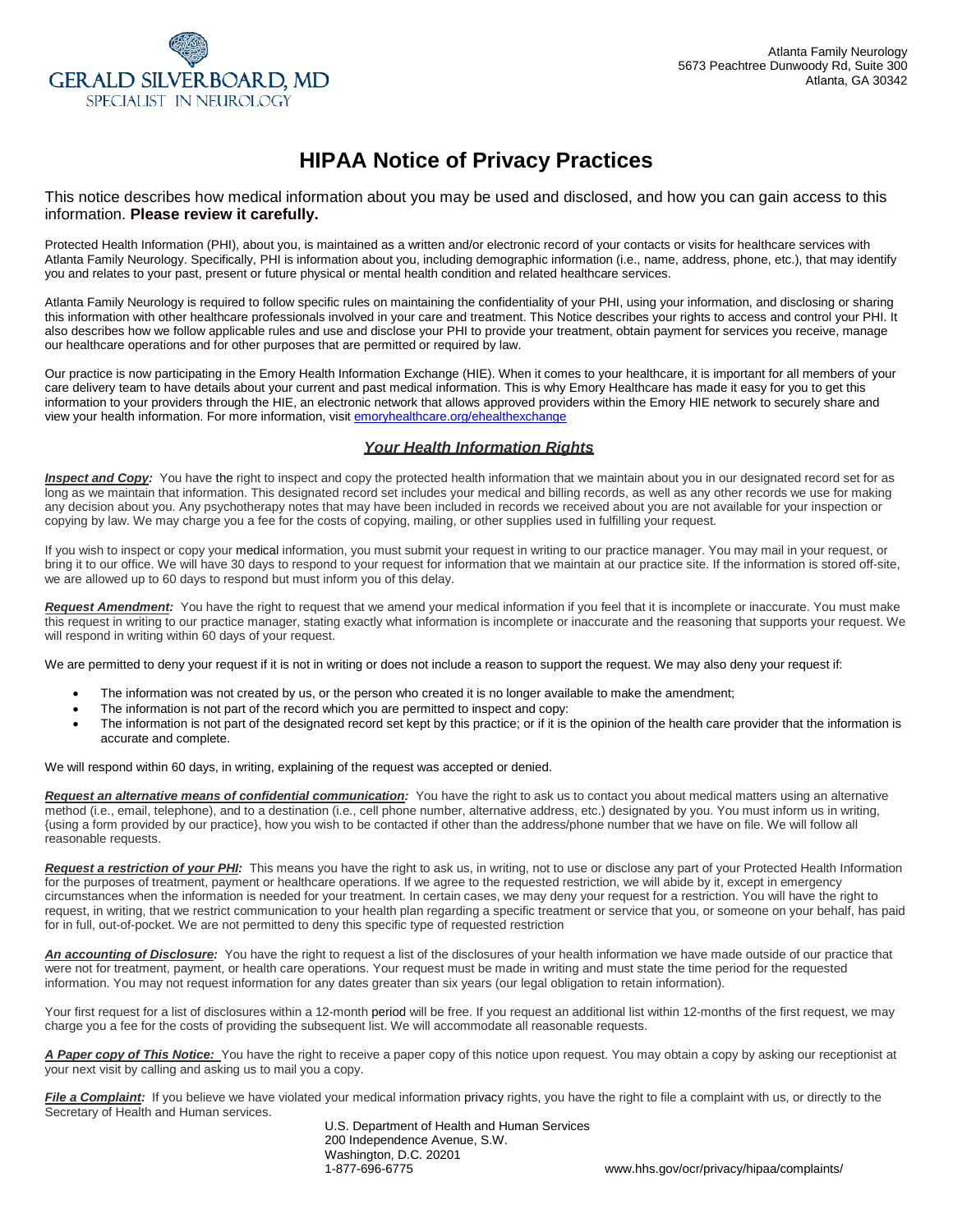*Authorize other use and disclosure:* You have the right to authorize any use or disclosure of PHI that is not specified within this notice. For example, we would need your written authorization to use or disclose your PHI for marketing purposes, for most uses or disclosures of psychotherapy notes, or if we intended to sell your PHI. You may revoke an authorization, at any time, in writing, except to the extent that your healthcare provider, or our practice, has taken an action in reliance on the use or disclosure indicated in the authorization.

We may contact you to provide information about health related benefits and services offered by our office, for fundraising activities, share information in a disaster relief situation, include your information in a hospital directory, or with respect to a group health plan, to disclose information to the health plan sponsor. You will have the right to opt out of such special notices, and each such notice will include instructions for opting out.

#### *Ways in Which We May use and Disclose Your Protected Health Information*

The following paragraphs describe different ways that we use and disclose your protected health information. We have provided an example for each category, but these examples are not meant to be exhaustive. We assure you that all of the ways we are permitted to use and disclose your health Information fall within one of these categories.

*Treatment:* We will use and disclose your protected health information to provide, coordinate, or manage your health care and any related services. We will also disclose your health information to other physicians who may be treating you. Additionally we may from time to time disclose your health information to another physician whom we have requested to be involved in your care. For example - we should disclose your health information to a specialist to whom we have referred you for a diagnosis to help in your treatment.

*Health care operations:* We will use and disclose your protected health information to support the business activities of our practice. For example we may use medical information about you to review and evaluate our treatment and services or to evaluate our staff's performance while caring for you. In addition, we may disclose your health information to third-party business associates who perform billing, consulting, or transcription services for our practice.

Payment: We will use and disclose your protected health information to obtain payment for the health care services we provide you. For example - we may include information with a bill to a third- party payer that identifies you, your diagnosis, procedures performed, and supplies used in rendering the service.

#### *Other Ways We May Use and Disclose Your Protected Health Information*

*Public health:* We will use and disclose your protected health information in certain situations to help with public health and safety issues. Some of the situations include:

- Preventing disease
- Helping with product recalls
- Reporting adverse reactions to medications
- Reporting suspected abuse, neglect, or domestic violence
- Preventing or reducing a serious threat to anyone's health or safety

Research: We will use and disclose your protected health information to researchers provided the research has been approved by an institutional review board that has reviewed the research proposal and established protocols to ensure the privacy of your health information.

As Required by Law: We will use and disclose your protected health information when required to by federal, state, or local law. You will be notified of any such disclosures.

*Other Permitted and Required Uses and Disclosures:* We are also permitted to use or disclose your PHI without your written authorization for the following purposes:

- To comply with Food and Drug Administration
- requirements
- Legal proceedings
- Coroners
- Funeral directors
- Organ donation
- Criminal activity
- Military activity
- National security
- Worker's compensation
- When an inmate is in a correctional facility
- If requested by the Department of Health and Human Services in order to investigate or determine our compliance with the requirements of the Privacy Rule.

#### *Our Responsibilities*

We are required by law to maintain the privacy and security of your protected health information. We will let you know promptly if a breach occurs that may have compromised the privacy or security of your information.

We must follow the duties and privacy practices described in this notice and give you a copy of it. We will not use or share your information other than as described here unless you tell us we can in writing. If you tell us we can, you may change your mind at any time. Let us know in writing if you change your mind.

By signing this form you acknowledge you were advised of the HIPAA Notice of Privacy Practices. Our HIPAA Notice of Privacy Practices provides information about how we may use and disclose your protected information. We encourage you to read it in full. Our Notice of Privacy Practices is subject to change. You may request a copy of the Notice of Privacy.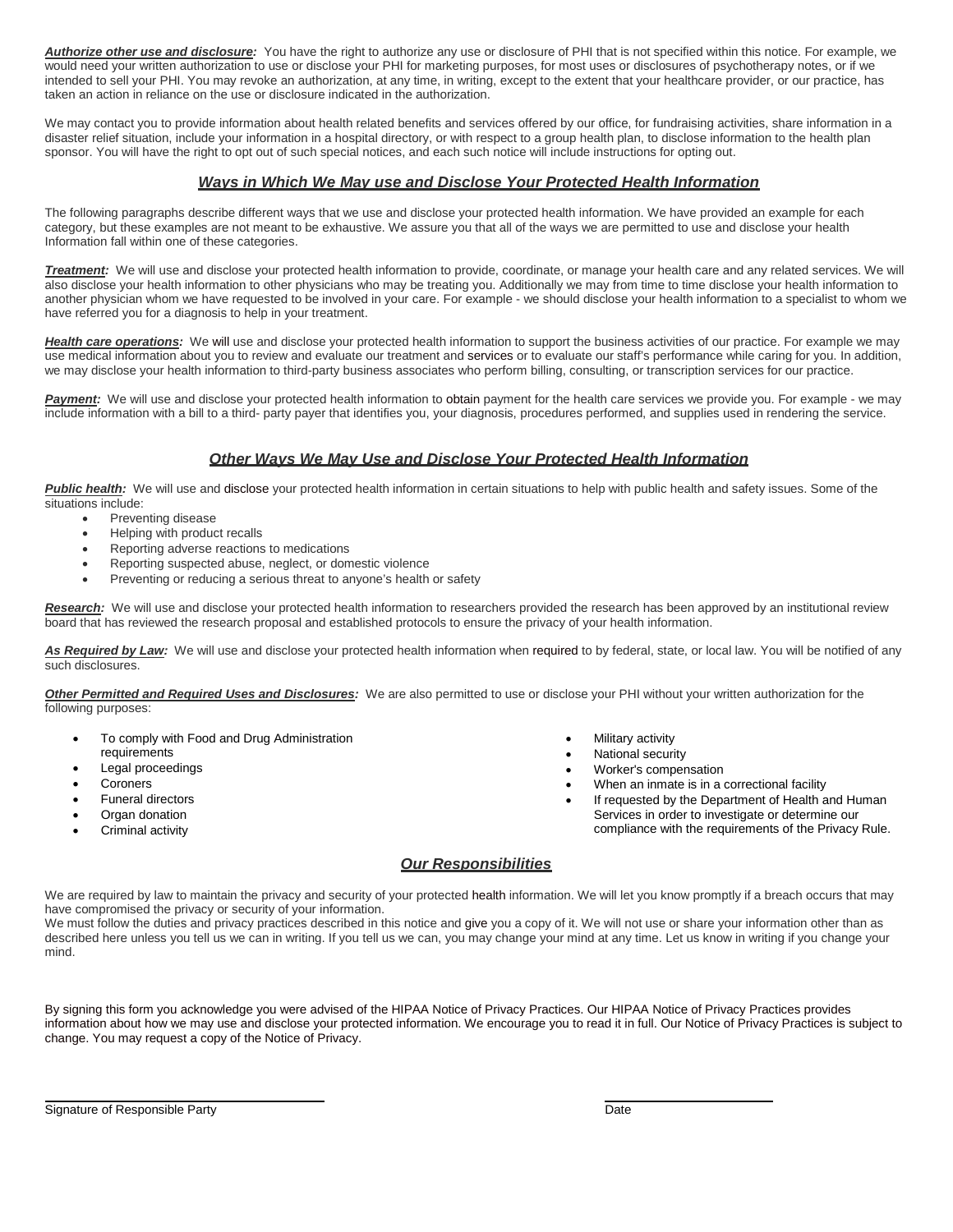

| Last Name                 |                                | <b>First Name</b> |                                             | Middle Initial | Date of Birth                                            |
|---------------------------|--------------------------------|-------------------|---------------------------------------------|----------------|----------------------------------------------------------|
| Referring Physician       |                                |                   |                                             |                | Primary Physician, if different from Referring Physician |
| $\Box$ Male $\Box$ Female | Form completed by(print name): |                   | $\Box$ Mother $\Box$ Father<br>$\Box$ Other |                | Handedness: $\Box$ Right $\Box$ Left                     |

#### **WHAT IS THE MAIN REASON YOU ARE SEEING A NEUROLOGIST?** Describe onset, when, where, frequency, duration. What makes it worse or better?

**Review of Systems** - Check if your child has had any of the following symptoms and explain.

| <b>System</b>            | <b>Symptom</b>                                                          | <b>Explain</b> |
|--------------------------|-------------------------------------------------------------------------|----------------|
| <b>Constitutional</b>    | $\Box$ Fever $\Box$ Weight Loss $\Box$ Fatigue                          |                |
|                          | □ Recurrent Infection □ Unusual Odors Of Body Fluids                    |                |
| <b>Eyes</b>              | □ Double Vision □ Loss Of Visual Acuity □ Blurring                      |                |
|                          | $\Box$ Cataracts $\Box$ Strabismus $\Box$ Need For Glasses              |                |
|                          | $\Box$ Hearing Loss $\Box$ Ringing In The Ears $\Box$ Vertigo           |                |
| Ears, nose<br>and throat | □ Aural (Ear) Discharge □ Infections □ Congestion                       |                |
|                          | $\Box$ Hoarse Voice $\Box$ Difficulty Swallowing $\Box$ Dental Symptoms |                |
|                          | $\Box$ Shortness Of Breath $\Box$ Wheeze $\Box$ Cough                   |                |
| <b>Respiratory</b>       | □ Coughing Up Blood □ Blue Discoloration                                |                |
|                          | Altered Pattern Or Breathing                                            |                |
|                          | □ Chest Pain □ Abnormal Rate Or Rhythm                                  |                |
| Cardiovascular           | $\Box$ Abnormal Blood Pressure $\Box$ Shortness Of Breath               |                |
|                          | $\Box$ Swelling Of Ankles                                               |                |
|                          | □ Diarrhea □ Constipation □ Nausea □ Vomiting                           |                |
| <b>Gastrointestinal</b>  | Rectal Bleeding <b>D</b> Black Tarry Bowel Motions                      |                |
|                          | □ Weight Loss Or Gain □ Jaundice                                        |                |
|                          | Specific Food Intolerance Or Aversion                                   |                |
| Genitourinary            | $\Box$ Blood In The Urine $\Box$ Pain On Urination $\Box$ Loin Pain     |                |
|                          | $\Box$ Impotence                                                        |                |
| Skin, hair, nails        | D Dark Or Light Patches On The Skin D Rash                              |                |
|                          | <b>O</b> Changes In Hair Or Nails                                       |                |
| <b>Musculoskeletal</b>   | Joint Pain Or Swelling <b>D</b> Small Lumps Under Skin                  |                |
|                          | Skeletal Deformities                                                    |                |
| <b>Psychiatric</b>       | □ Mood Changes □ Delusions □ Hallucinations                             |                |
| <b>Endocrine</b>         | $\Box$ Symptoms Of Thyroid $\Box$ Adrenal $\Box$ Islet Cell             |                |
|                          | Parathyroid Disease                                                     |                |
| Hematological            | □ Pale Appearance □ Enlargement Of Lymph Nodes                          |                |
| and lymphatic            | □ Loss Of Energy □ Abnormal Bleeding Or Clotting                        |                |
| <b>Allergic</b>          | $\Box$ Running Nose $\Box$ Eyes, Or Skin Redness Or Swelling            |                |
|                          | Abnormalities Of Higher Function (Including Speech And                  |                |
| Neurological             | Language) $\Box$ Strength $\Box$ Coordination $\Box$ Sensation          |                |
|                          | $\Box$ Development $\Box$ Headaches $\Box$ Seizures Or Other Spells     |                |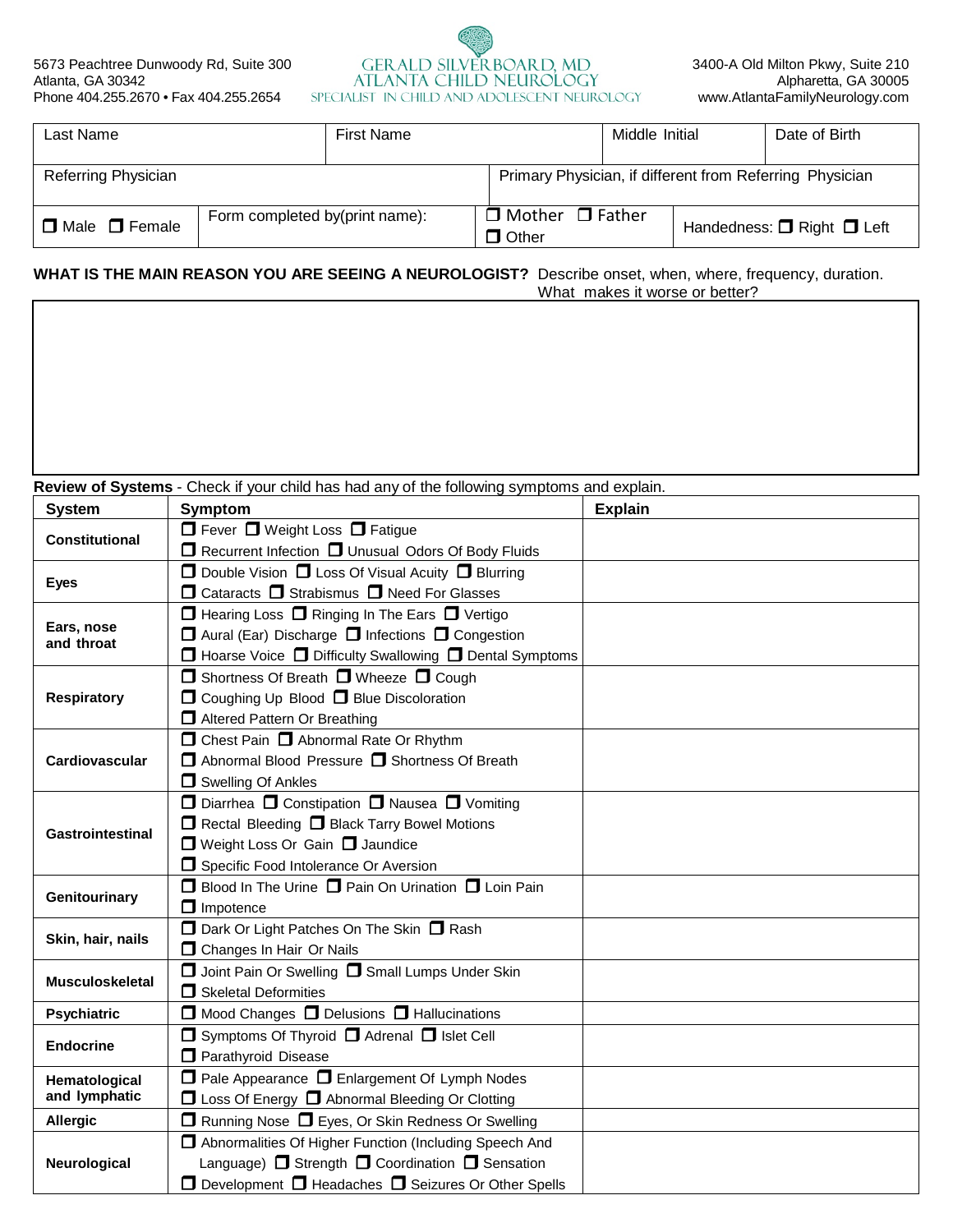**Major accidents or injuries**

**Allergies to Medications** – List medications and reactions

Count 1 - 10 | Toilet Train

**Medications, Supplements**

| <b>Name</b> | <b>Dose</b> | <b>Frequency</b> | <b>Name</b> | <b>Dose</b> | <b>Frequency</b> |
|-------------|-------------|------------------|-------------|-------------|------------------|
|             |             |                  |             |             |                  |
|             |             |                  |             |             |                  |
|             |             |                  |             |             |                  |

**Family History** – Check and list relationship (i.e. mother, father, paternal aunt or uncle, maternal grandfather, etc) if any blood relative has had the following:

| $\checkmark$ |                                                                                                                |  | <b>Relative</b>    | ✓                 |                                                                                                                                                                                                                                |                                |  | <b>Relative</b> |
|--------------|----------------------------------------------------------------------------------------------------------------|--|--------------------|-------------------|--------------------------------------------------------------------------------------------------------------------------------------------------------------------------------------------------------------------------------|--------------------------------|--|-----------------|
| Ω            | Similar type of illness that<br>your child has now                                                             |  |                    | $\Box$            | Parkinson's disease                                                                                                                                                                                                            |                                |  |                 |
| ◘            | <b>Stroke</b>                                                                                                  |  |                    | $\Box$            | Anxiety, Depression,<br>Panic Attacks or OCD                                                                                                                                                                                   |                                |  |                 |
| $\Box$       | Alzheimer's or dementia                                                                                        |  |                    | $\Box$            | <b>High Blood Pressure</b>                                                                                                                                                                                                     |                                |  |                 |
| ◻            | Migraines                                                                                                      |  |                    | $\Box$            | <b>Diabetes</b>                                                                                                                                                                                                                |                                |  |                 |
| □            | Seizure disorder or epilepsy                                                                                   |  |                    | $\Box$            | Cancer                                                                                                                                                                                                                         |                                |  |                 |
| П            | Muscle disease                                                                                                 |  |                    | $\Box$            | <b>Blood Clotting Disorder</b>                                                                                                                                                                                                 |                                |  |                 |
| ◘            | Nerve disease or neuropathy                                                                                    |  |                    | $\Box$            | Brain aneurysm (brain<br>bleeding)                                                                                                                                                                                             |                                |  |                 |
| □            | Tremor, Dystonia, Tics                                                                                         |  |                    | $\Box$            | Other: and the control of the control of the control of the control of the control of the control of the control of the control of the control of the control of the control of the control of the control of the control of t |                                |  |                 |
|              | <b>Birth History</b>                                                                                           |  |                    |                   |                                                                                                                                                                                                                                |                                |  |                 |
|              | Did you carry your child for the full 9 months? $\Box$ Yes $\Box$ No                                           |  |                    |                   | If no, how long?                                                                                                                                                                                                               |                                |  |                 |
|              | Child's birth weight?                                                                                          |  | Birth length?      |                   |                                                                                                                                                                                                                                | Delivery □ Vaginal □ C-Section |  |                 |
|              | If C-Section, why                                                                                              |  |                    |                   |                                                                                                                                                                                                                                |                                |  |                 |
|              | Medications during pregnancy $\Box$ Yes $\Box$ No If yes, specify: ie. prescription meds, alcohol, tobacco etc |  |                    |                   |                                                                                                                                                                                                                                |                                |  |                 |
|              |                                                                                                                |  |                    |                   |                                                                                                                                                                                                                                |                                |  |                 |
|              | Problems during pregnancy, labor/delivery or following the birth? $\Box$ Yes $\Box$ No If yes, specify         |  |                    |                   |                                                                                                                                                                                                                                |                                |  |                 |
|              |                                                                                                                |  |                    |                   |                                                                                                                                                                                                                                |                                |  |                 |
|              | Developmental History - At what age did your child<br>Roll over                                                |  | Sit                |                   |                                                                                                                                                                                                                                | Crawl                          |  |                 |
|              |                                                                                                                |  |                    |                   |                                                                                                                                                                                                                                |                                |  |                 |
| Stand        |                                                                                                                |  | Walk               |                   |                                                                                                                                                                                                                                | Jump                           |  |                 |
| grasp        | Pick up object with 2 finger                                                                                   |  | Use spoon          | Cut with scissors |                                                                                                                                                                                                                                |                                |  |                 |
|              | Say first words                                                                                                |  | Speak in sentences |                   |                                                                                                                                                                                                                                | Learn colors                   |  |                 |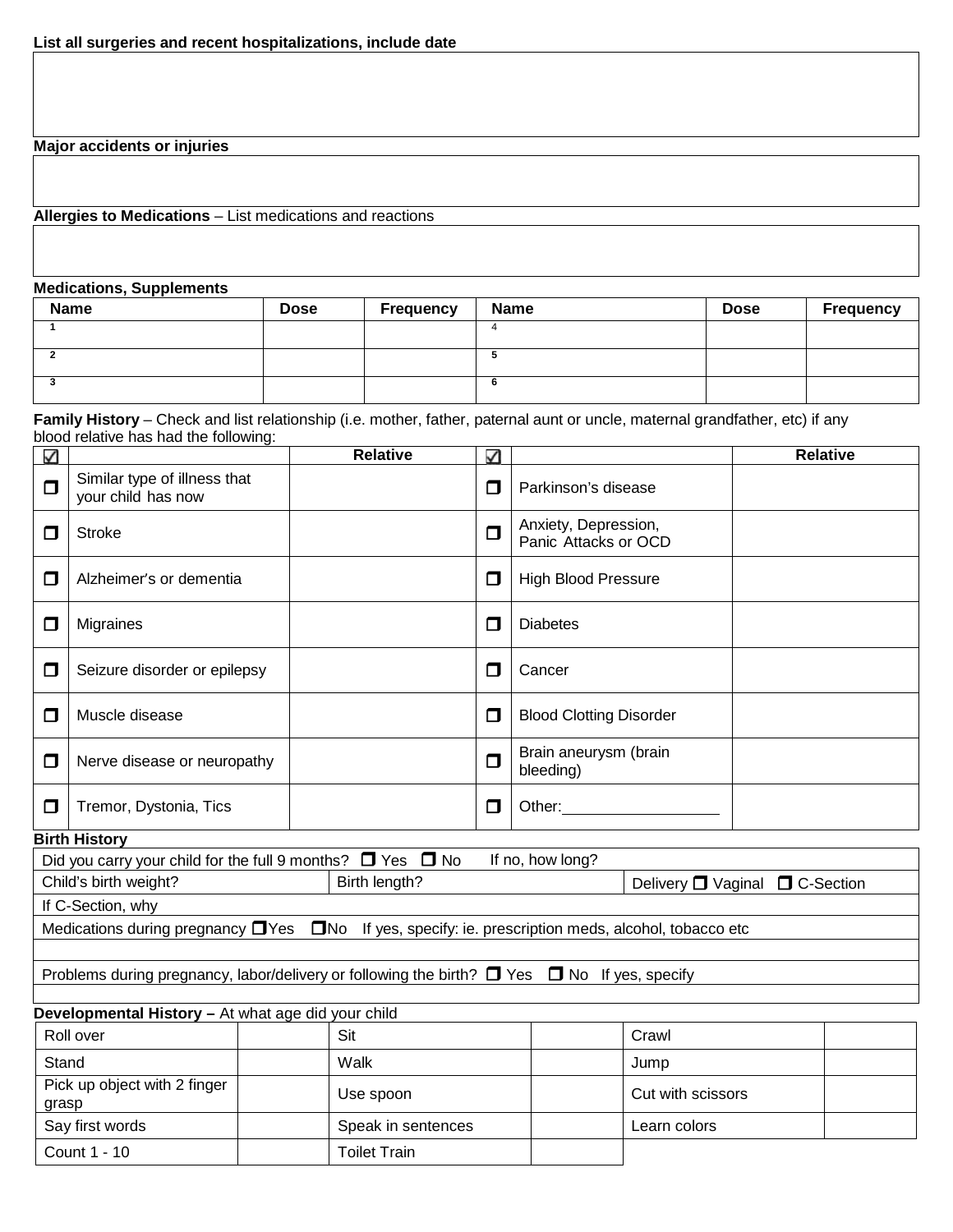## 5673 Peachtree Dunwoody Rd, Suite 300 3400-A Old Milton Pkwy, Suite 210 Atlanta, GA 30342 <br>Alpharetta, GA 30005<br>ATLANTA CHILD NEUROLOGY www.AtlantaFamilyNeurology.com ATLANTA CHILD NEUROLOGY [www.AtlantaFamilyNeurology.com](http://www.atlantafamilyneurology.com/) SPECIALIST IN CHILD AND ADOLESCENT NEUROLOGY

# **Release of Medical Records**

| Please allow 7-10 business days to receive records.                                                                     |                                 |                                                       |                                           |                       |                                         |               |                                                                                                            |  |
|-------------------------------------------------------------------------------------------------------------------------|---------------------------------|-------------------------------------------------------|-------------------------------------------|-----------------------|-----------------------------------------|---------------|------------------------------------------------------------------------------------------------------------|--|
|                                                                                                                         |                                 | For questions, please call 404-255-2670               |                                           |                       |                                         |               |                                                                                                            |  |
| <b>Patient Name</b>                                                                                                     |                                 |                                                       |                                           |                       |                                         | Date of Birth |                                                                                                            |  |
| Ο.                                                                                                                      | <b>Release of records FROM:</b> |                                                       |                                           |                       |                                         |               |                                                                                                            |  |
| <b>Physician Name</b>                                                                                                   |                                 |                                                       |                                           |                       | <b>Practice Name</b>                    |               |                                                                                                            |  |
| <b>Physician Address</b>                                                                                                |                                 |                                                       |                                           |                       |                                         |               |                                                                                                            |  |
| <b>Physician Phone</b>                                                                                                  |                                 |                                                       |                                           |                       | Fax                                     |               |                                                                                                            |  |
| П.<br><b>OR Release of records FROM:</b>                                                                                |                                 |                                                       |                                           |                       |                                         |               |                                                                                                            |  |
| <b>Atlanta Family Neurology</b><br>5673 Peachtree Dunwoody Rd, Suite 300<br>Atlanta, GA 30342<br>$404/255 - 2654$ (fax) |                                 |                                                       |                                           |                       |                                         |               |                                                                                                            |  |
|                                                                                                                         |                                 |                                                       | Please release the following information: |                       |                                         |               |                                                                                                            |  |
| $\Box$ MRI                                                                                                              |                                 | $\Box$ CT<br>$\Box$ Office Notes<br>$\Box$ EKG Report |                                           |                       |                                         |               |                                                                                                            |  |
| 0<br><b>Hospital Notes</b>                                                                                              |                                 |                                                       | $\Box$ EEG Report                         | $\Box$ Labs           |                                         |               |                                                                                                            |  |
| Other (specify):<br>◻                                                                                                   |                                 |                                                       |                                           |                       |                                         |               |                                                                                                            |  |
| $\Box$ I do                                                                                                             | $\Box$ I do not                 |                                                       | Immunodeficiency Virus.)                  |                       |                                         |               | Authorize release of information related to AIDS (Acquired Immunodeficiency Syndrome) or HIV (Human        |  |
| $\Box$ I do                                                                                                             | $\Box$ I do not                 |                                                       | abuse.                                    |                       |                                         |               | Authorize release of information related to psychological assessment and treatment for alcohol and/or drug |  |
| <b>Release of records TO:</b><br>◻                                                                                      |                                 |                                                       | 0<br><b>Physician</b>                     | 0<br>Other (specify): |                                         |               |                                                                                                            |  |
| <b>Name</b>                                                                                                             |                                 |                                                       |                                           |                       | <b>Practice Name</b><br>(If Applicable) |               |                                                                                                            |  |
| <b>Address</b>                                                                                                          |                                 |                                                       |                                           |                       |                                         |               |                                                                                                            |  |
| Phone                                                                                                                   | Fax                             |                                                       |                                           |                       |                                         |               |                                                                                                            |  |
| Ο.<br>OR Release of records TO:                                                                                         |                                 |                                                       |                                           |                       |                                         |               |                                                                                                            |  |
| <b>Atlanta Family Neurology</b><br>5673 Peachtree Dunwoody Rd, Suite 300<br>Atlanta, GA 30342<br>404/255-2654 (fax)     |                                 |                                                       |                                           |                       |                                         |               |                                                                                                            |  |
|                                                                                                                         |                                 |                                                       |                                           |                       |                                         |               |                                                                                                            |  |

**This authorization will expire on**

When my information is used or disclosed pursuant to this authorization, it may be subject to re-disclosure by the recipient and may no longer be protected by the federal HIPAA Privacy Rule. I have the right to revoke this authorization in writing except to the extent that Atlanta Family Neurology, PC has acted in reliance upon this authorization. My written revocation must be submitted to Atlanta Family Neurology's Privacy Officer at 5673 Peachtree Dunwoody Rd, Suite 300, Atlanta, GA 30342. Some releases may be subject to a fee as allowed under GA State Law 0.C.G.A. 31-33-3.

Patient or Guardian Signature **National Signature** Date **Date Patient Name (Print)**